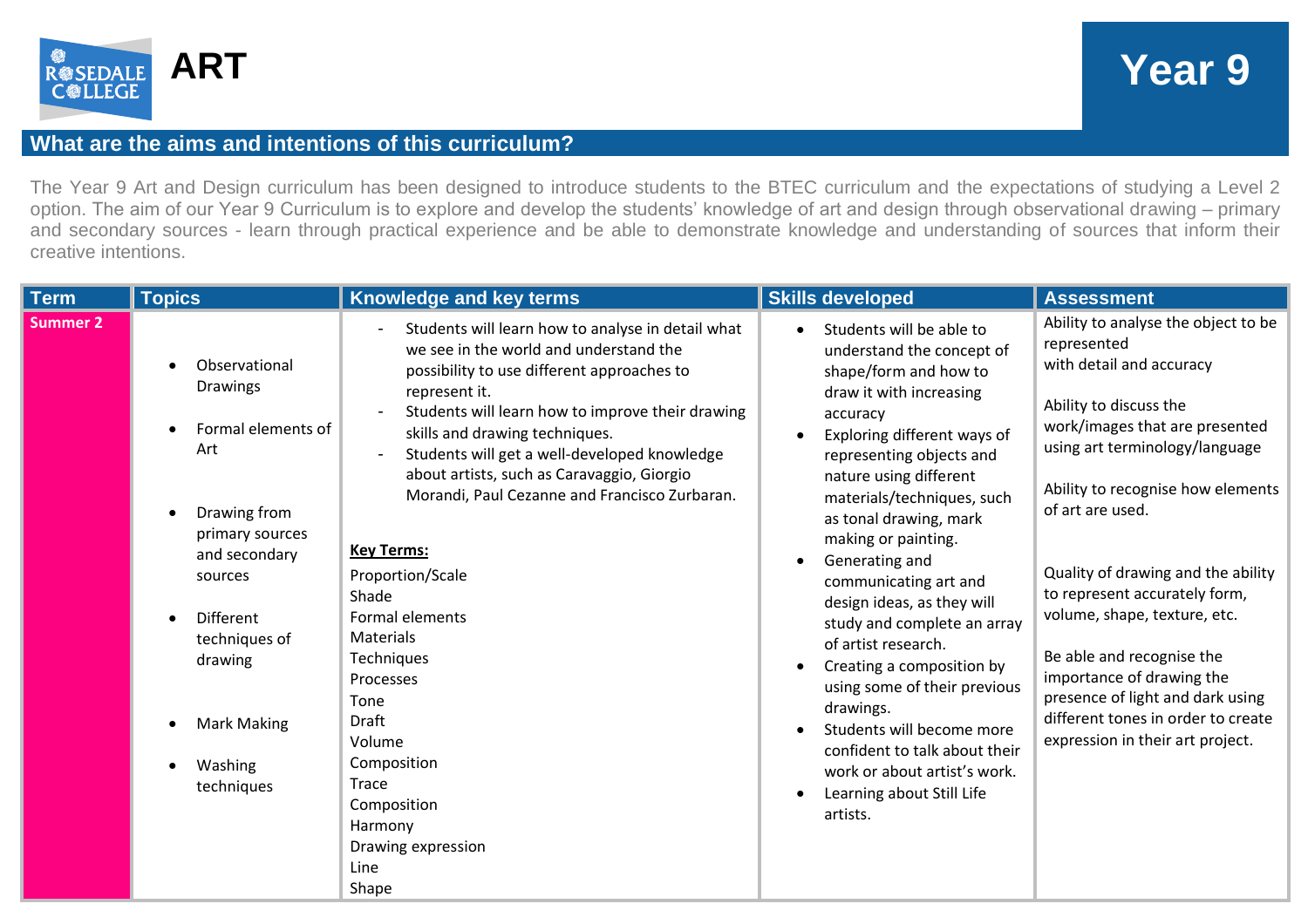| Autumn 1        | Art Movements<br><b>Practical skills</b><br>development<br>Using artistic<br>elements<br>professionally                                                                                                                                                                                        | Students will understand different Art<br>Movements and how art changed, evolved and<br>re-shaped along with the centuries.<br>Be able to understand and explore the purpose<br>$\overline{\phantom{a}}$<br>of research in art in order to develop one's<br>creativity, knowledge, skills and techniques.<br><b>Key Terms:</b><br>Impressionism<br>Post-Impressionism<br>Surrealism<br>Expressionism<br>Research/Analysis<br>Formal elements<br>Materials<br>Techniques<br>Processes<br>Colour<br>Expression<br>Emotion<br>Message | Getting a well-developed<br>٠<br>knowledge about art<br>movements, the history,<br>techniques and artists of<br>each movement<br>Improving their research<br>$\bullet$<br>skills, as there will be a lot of<br>research.<br>Improving their drawing and<br>$\bullet$<br>painting skills, as they will<br>recreate artists' work.<br>Creating final pieces, with<br>high quality and finishing. | To be able to reproduce the<br>techniques learned with<br>accuracy.<br>Confident ideas.<br>The use of techniques and ability<br>to visually communicate ideas<br>informed by investigation.<br>Evidence of skills development.<br>Demonstrate the exploration of a<br>range of practical skills.<br>Ability to discuss and present<br>their artwork using art<br>terminology/language.                                                                     |
|-----------------|------------------------------------------------------------------------------------------------------------------------------------------------------------------------------------------------------------------------------------------------------------------------------------------------|------------------------------------------------------------------------------------------------------------------------------------------------------------------------------------------------------------------------------------------------------------------------------------------------------------------------------------------------------------------------------------------------------------------------------------------------------------------------------------------------------------------------------------|------------------------------------------------------------------------------------------------------------------------------------------------------------------------------------------------------------------------------------------------------------------------------------------------------------------------------------------------------------------------------------------------|------------------------------------------------------------------------------------------------------------------------------------------------------------------------------------------------------------------------------------------------------------------------------------------------------------------------------------------------------------------------------------------------------------------------------------------------------------|
| <b>Autumn 2</b> | Portrait/Self-<br>$\bullet$<br>Portrait<br>How to draw,<br>analyse and<br>understand the<br>possibility to use<br>different<br>approaches to<br>represent it.<br>Shapes<br>Different elements<br>of the face - eyes,<br>mouth, nose, etc.<br>Cubism Art<br>movement<br>Fauvism Art<br>movement | Students will learn how to draw portraits and a self-<br>portrait. Their work will be based on Cubism/Fauvism art<br>movement. They will learn about some artists in order to<br>recreate their work. Students will be able to create a final<br>piece with high quality and finishing.<br><b>Key Terms:</b><br>Analyse/Evaluate<br>Discussion/debate<br>Cubism<br>Pablo Picasso<br>Juan Gris<br>Fauvism<br>Andre Derain<br>Henri Matisse<br>Research<br>Context<br>Symbolism                                                      | Analysing different art<br>$\bullet$<br>movements<br>Creating different drawing<br>$\bullet$<br>techniques in order to<br>respond to Cubism art<br>movement/artists<br>Learning how to apply<br>$\bullet$<br>artistic elements into their<br>work<br>Presenting their work with<br>$\bullet$<br>confidence and knowledge.                                                                      | Ability to analyse different artists,<br>their work and technique.<br>Ability to retain knowledge.<br>Ability to discuss the<br>work/images that are presented<br>using art terminology/language.<br>Ability to analyse the face<br>element to be represented<br>with detail and accuracy.<br>Quality of drawing and the ability<br>to represent accurately form,<br>volume, shape, texture, etc.<br>Ability to apply techniques from<br>previous lessons. |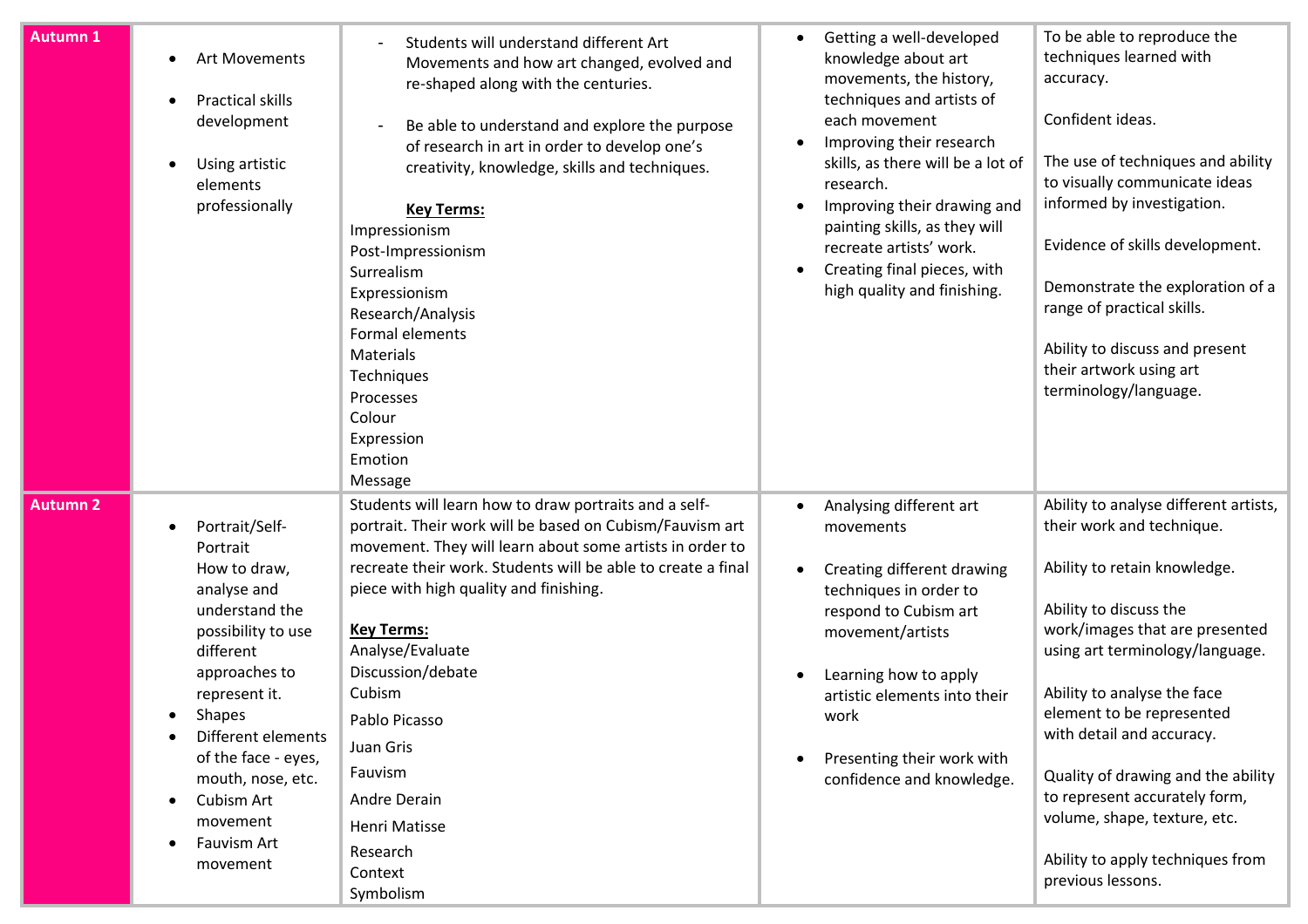| ng 1 | The importance of<br>٠<br>self-portrait<br>Importance of<br>$\bullet$<br>colours to present<br>and generate<br>emotion<br>Printing<br>$\bullet$<br>Satin printing | Students will learn about three famous artists, who<br>created self-portrait<br>Picasso's Self Portrait evolution from Age 15 to Age 90<br><b>Rembrandt Self Portraits</b><br><b>Frida Kahlo</b><br>Students will be able to create their own self-<br>portrait on A3 paper<br>Students will learn how to use different<br>$\overline{\phantom{a}}$<br>techniques/mediums to colour their self-portrait<br>Students will learn how to create portrait by<br>printing<br>Key terms:<br><b>Satin Painting</b><br>Print making<br>Technique<br>Creativity<br>Symbolism<br>Colour<br>Shape<br>Emotion/Expression<br>Draft/Experimentation<br>Review<br>Annotation | $\blacksquare$ | Analysing a self-portrait by<br>describing the artistic<br>features.<br>Analysing different pieces of<br>different artists, talking<br>about the materials, process<br>and techniques<br>Understanding how to use<br>their imagination and<br>knowledge to create own<br>portrait | Ability to analyse a self-portrait<br>describing how artistic features<br>have been displayed.<br>Ability to analyse the artist's<br>artwork using art<br>terminology/language<br>Ability to apply new skills on their<br>own artwork.<br>Understanding of creative<br>intention. |
|------|-------------------------------------------------------------------------------------------------------------------------------------------------------------------|---------------------------------------------------------------------------------------------------------------------------------------------------------------------------------------------------------------------------------------------------------------------------------------------------------------------------------------------------------------------------------------------------------------------------------------------------------------------------------------------------------------------------------------------------------------------------------------------------------------------------------------------------------------|----------------|-----------------------------------------------------------------------------------------------------------------------------------------------------------------------------------------------------------------------------------------------------------------------------------|-----------------------------------------------------------------------------------------------------------------------------------------------------------------------------------------------------------------------------------------------------------------------------------|
|      |                                                                                                                                                                   |                                                                                                                                                                                                                                                                                                                                                                                                                                                                                                                                                                                                                                                               |                |                                                                                                                                                                                                                                                                                   |                                                                                                                                                                                                                                                                                   |

**Spring 1**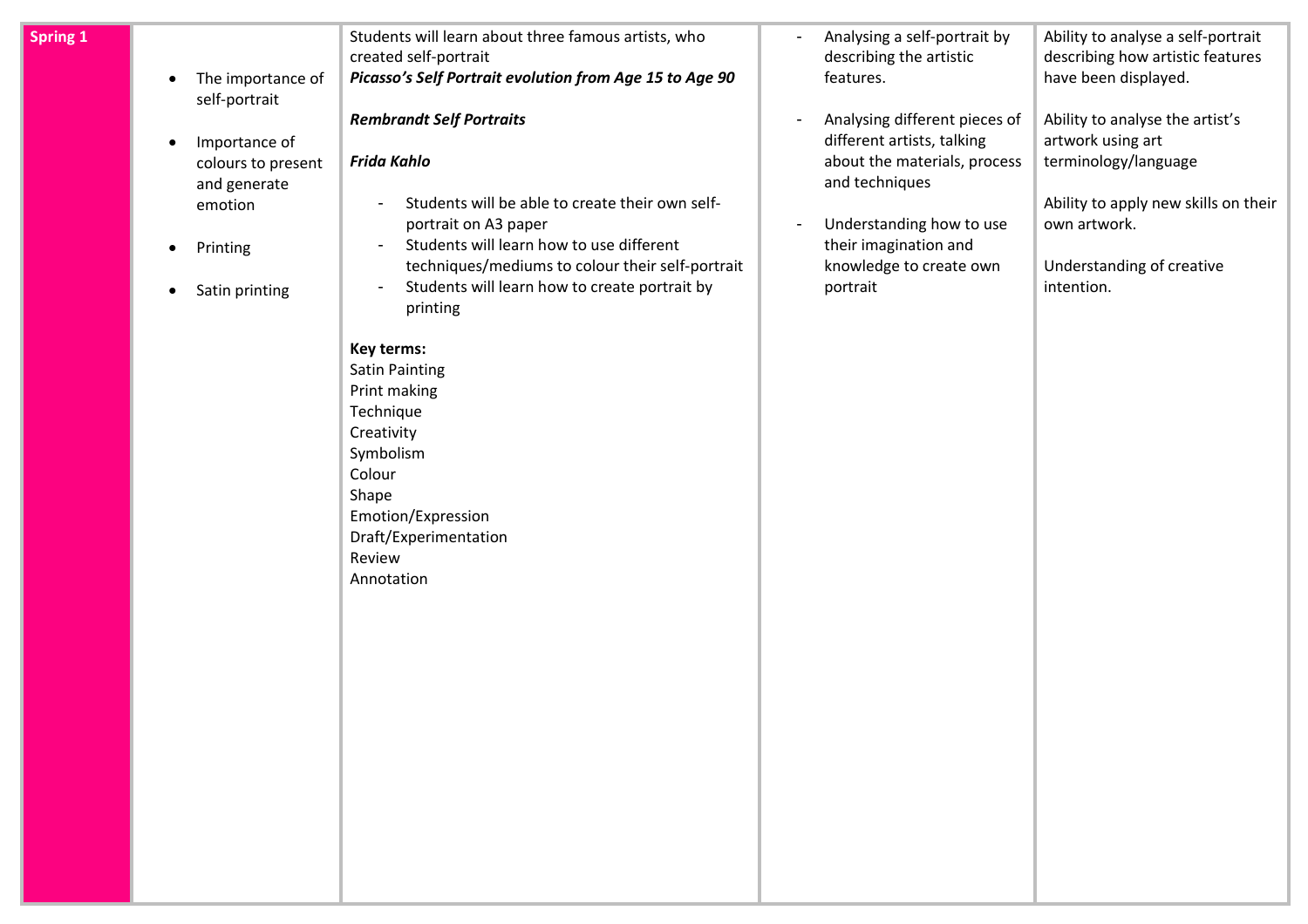| ring 2 | Protecting the<br>$\bullet$<br>Environment<br>Poster design<br>$\bullet$<br>Collage technique<br>$\bullet$<br>Collaboration<br>$\bullet$<br>printing task<br>How to recreate an<br>article into a<br>drawing? | Students will be completing many drawing tasks, they will<br>use primary/secondary images<br>Observational drawing<br>They will be honing their drawing skills, which<br>have gained previously<br><b>Collaboration tasks</b><br>Artist research, such as Robert Bradford and<br>Michelle Reader<br>Key terms:<br>Proportion/Scale<br>Composition<br>Harmony<br>Shade<br>Formal elements<br>Materials<br>Techniques<br>Processes<br>Tone<br>Proportion/Scale<br>Formal elements<br>Tones | Creating observational<br>drawings with high finish.<br>Being confident in discussing<br>artists' work.<br>Completing research that<br>has a lot of useful and<br>relevant information.<br>Creating 3D models in<br>respond to artists' work.<br>Working together in small<br>groups to produce A3 prints.<br>Creating creative posters to<br>raise awareness of<br>environmental problems. | Ability to analyse the object to be<br>represented<br>with detail and accuracy.<br>Ability to discuss the<br>work/images that are presented<br>using art terminology/language.<br>Ability to recognise how elements<br>of art are used.<br>Producing high quality drawing<br>with detail.<br>Ability to use different medium<br>(oil/soft pastel, tonal drawing,<br>acrylic or oil paints).<br>Confident ideas generating<br>techniques and ability to produce<br>a 3D model that will raise<br>awareness of environmental<br>problems. |
|--------|---------------------------------------------------------------------------------------------------------------------------------------------------------------------------------------------------------------|------------------------------------------------------------------------------------------------------------------------------------------------------------------------------------------------------------------------------------------------------------------------------------------------------------------------------------------------------------------------------------------------------------------------------------------------------------------------------------------|---------------------------------------------------------------------------------------------------------------------------------------------------------------------------------------------------------------------------------------------------------------------------------------------------------------------------------------------------------------------------------------------|-----------------------------------------------------------------------------------------------------------------------------------------------------------------------------------------------------------------------------------------------------------------------------------------------------------------------------------------------------------------------------------------------------------------------------------------------------------------------------------------------------------------------------------------|
|        |                                                                                                                                                                                                               |                                                                                                                                                                                                                                                                                                                                                                                                                                                                                          |                                                                                                                                                                                                                                                                                                                                                                                             |                                                                                                                                                                                                                                                                                                                                                                                                                                                                                                                                         |

**Spring 2**